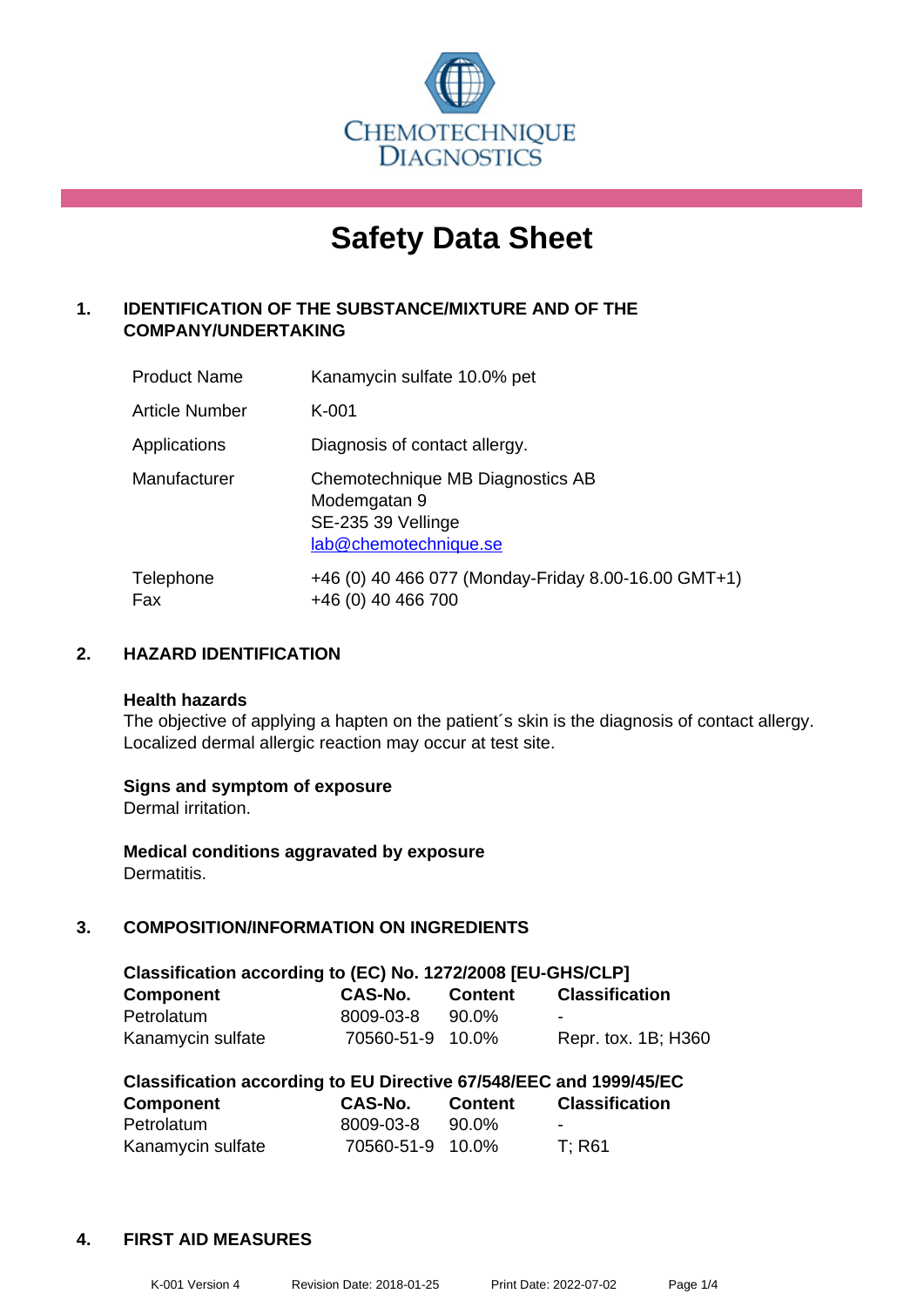#### **Emergency and first aid procedures**

Obtain medical attention.

# **5. FIRE-FIGHTING MEASURES\***

#### **Suitable extinguish media**

CO2, powder or water spray. Fight larger fires with water spray or alcohol resistant foam.

#### **For safety reasons unsuitable extinguishing agents** Water with full jet.

**Special protective equipment for fire-fighters** Wear self-contained respiratory protective device. Wear fully protective suit.

\*Data is shown for petrolatum only

#### **6. ACCIDENTAL RELEASES MEASURES**

**Steps to be taken if material is released or spilled** Contain and place in a closed container.

#### **7. HANDLING AND STORAGE**

**Precautions to be taken in handling and storage** Store dark at 5-8°C. Avoid extended exposure to light. FOR EXTERNAL USE ONLY.

#### **8. EXPOSURE CONTROLS/PERSONAL PROTECTION**

**Respiratory protection** Not required.

**Ventilation**

Local exhaust.

**Protective gloves** Disposal gloves.

#### **Eye protection**

Not required with normal use.

#### **Work/Hygienic practices**

Wash hands after each use.

#### **9. PHYSICAL AND CHEMICAL PROPERTIES**

Appearance Ivory White Semi-solid Odour **Odourless** 

Melting point\* 50-55° C Flash point\* >100°C Self ignition\* Product does not self ignite.

Boiling point\* No data available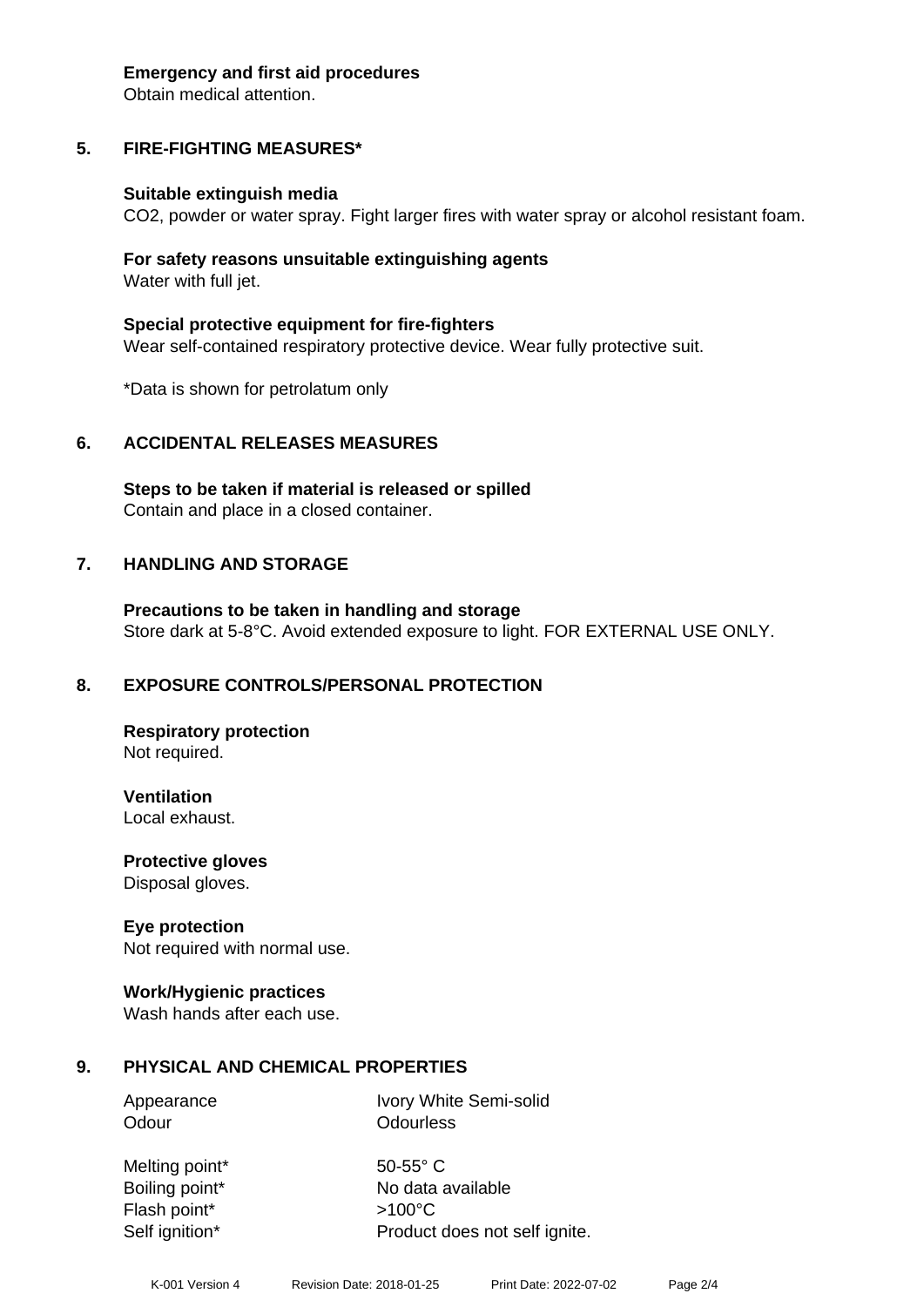Density\* No data available. Solubility in/Miscibility with Water\*

Danger of explosion\* Product does not present an explosion hazard. Insoluble

\*Data is shown for petrolatum only

#### **10. STABILITY AND REACTIVITY**

#### **Incompability**

May react with strong oxidizing agents.

#### **Stability**

Stable at recommended storage conditions.

#### **Hazardous byproducts**

Combustion may generate CO, CO2 and other oxides.

# **Hazardous polymerization**

Will not occur.

# **11. TOXICOLOGICAL INFORMATION**

No data available.

#### **12. ECOLOGICAL INFORMATION**

No data available.

#### **13. DISPOSAL CONSIDERATIONS**

**Waste disposal method** Comply with federal, state/provincial and local regulation.

#### **14. TRANSPORT INFORMATION**

Not dangerous goods.

#### **15. REGULATORY INFORMATION**

The classification is according to the latest editions of the EU lists, and extended by company and literature data.

#### **16. OTHER INFORMATION**

#### **Text of H-statements and R-phrases mentioned in Section 3**

| Repr. tox. 1B   | Reproductive toxicity (Category 1B)      |
|-----------------|------------------------------------------|
| H360            | May damage fertility or the unborn child |
|                 | Toxic                                    |
| R <sub>61</sub> | May cause harm to the unborn child       |
|                 |                                          |